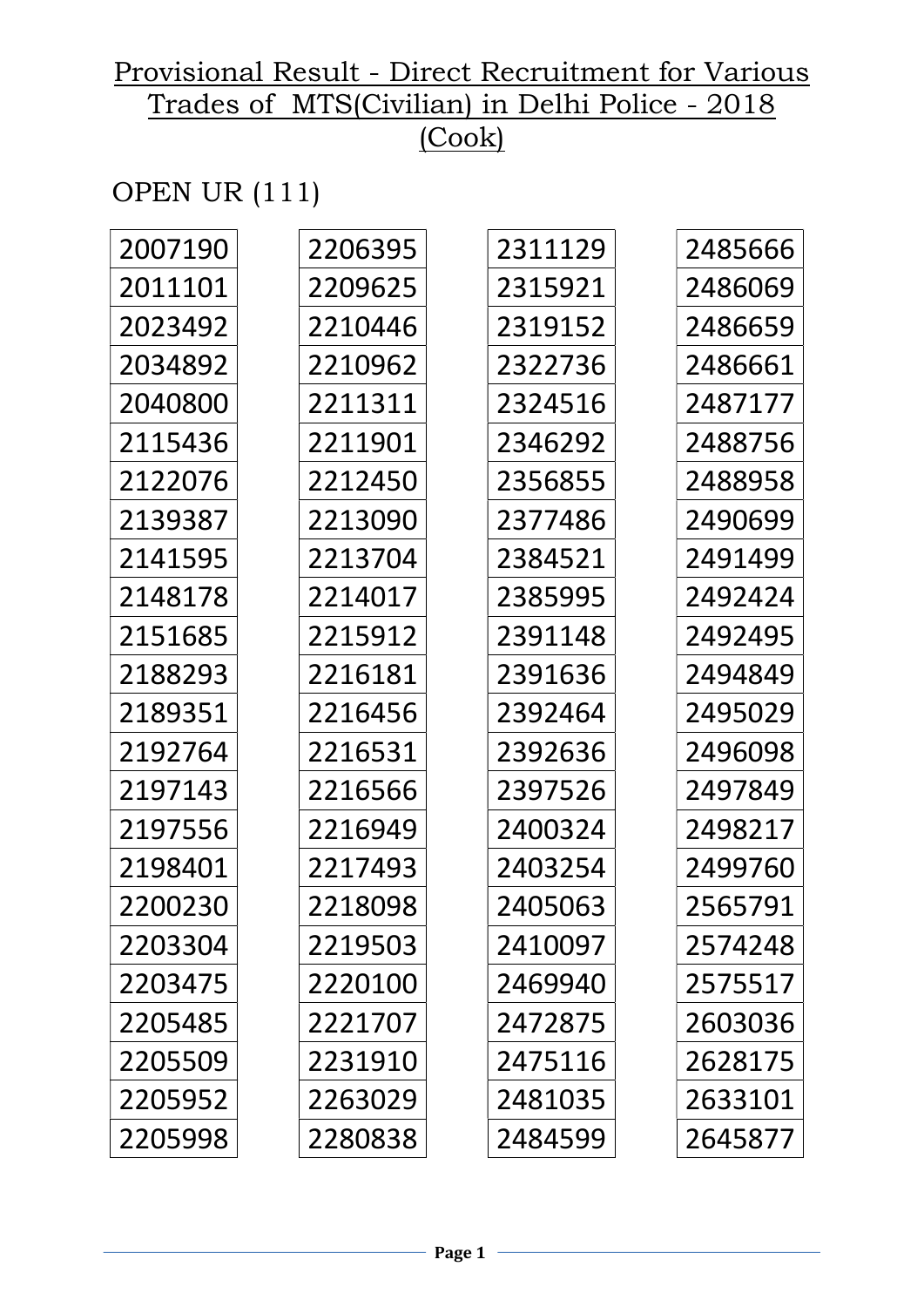| 2661207 | 2685009 | 2800980 | 2809516 |
|---------|---------|---------|---------|
| 2665189 | 2703997 | 2802503 | 2813556 |
| 2665758 | 2705813 | 2803074 | 2824331 |
| 2680650 | 2800662 | 2804359 |         |
|         |         |         |         |

# OPEN OBC (89)

| 2011347 | 2214833 | 2404971 | 2490460 |
|---------|---------|---------|---------|
| 2018675 | 2215750 | 2419290 | 2491140 |
| 2021943 | 2215884 | 2423934 | 2492080 |
| 2108428 | 2216257 | 2466977 | 2492225 |
| 2109464 | 2217074 | 2468254 | 2492738 |
| 2116682 | 2217657 | 2471924 | 2493139 |
| 2120040 | 2218673 | 2473415 | 2493424 |
| 2192461 | 2218856 | 2479823 | 2493683 |
| 2193277 | 2218969 | 2480503 | 2494230 |
| 2193993 | 2221397 | 2481945 | 2496485 |
| 2194353 | 2236975 | 2482095 | 2498166 |
| 2194967 | 2288360 | 2483351 | 2498927 |
| 2204720 | 2302029 | 2484465 | 2508914 |
| 2204852 | 2309594 | 2485255 | 2564251 |
| 2206688 | 2315634 | 2486214 | 2642096 |
| 2208880 | 2320025 | 2486410 | 2653749 |
| 2209627 | 2340115 | 2487628 | 2654135 |
| 2211284 | 2347027 | 2488216 | 2654298 |
| 2211850 | 2379970 | 2489622 | 2656840 |
| 2213065 | 2380046 | 2490001 | 2657650 |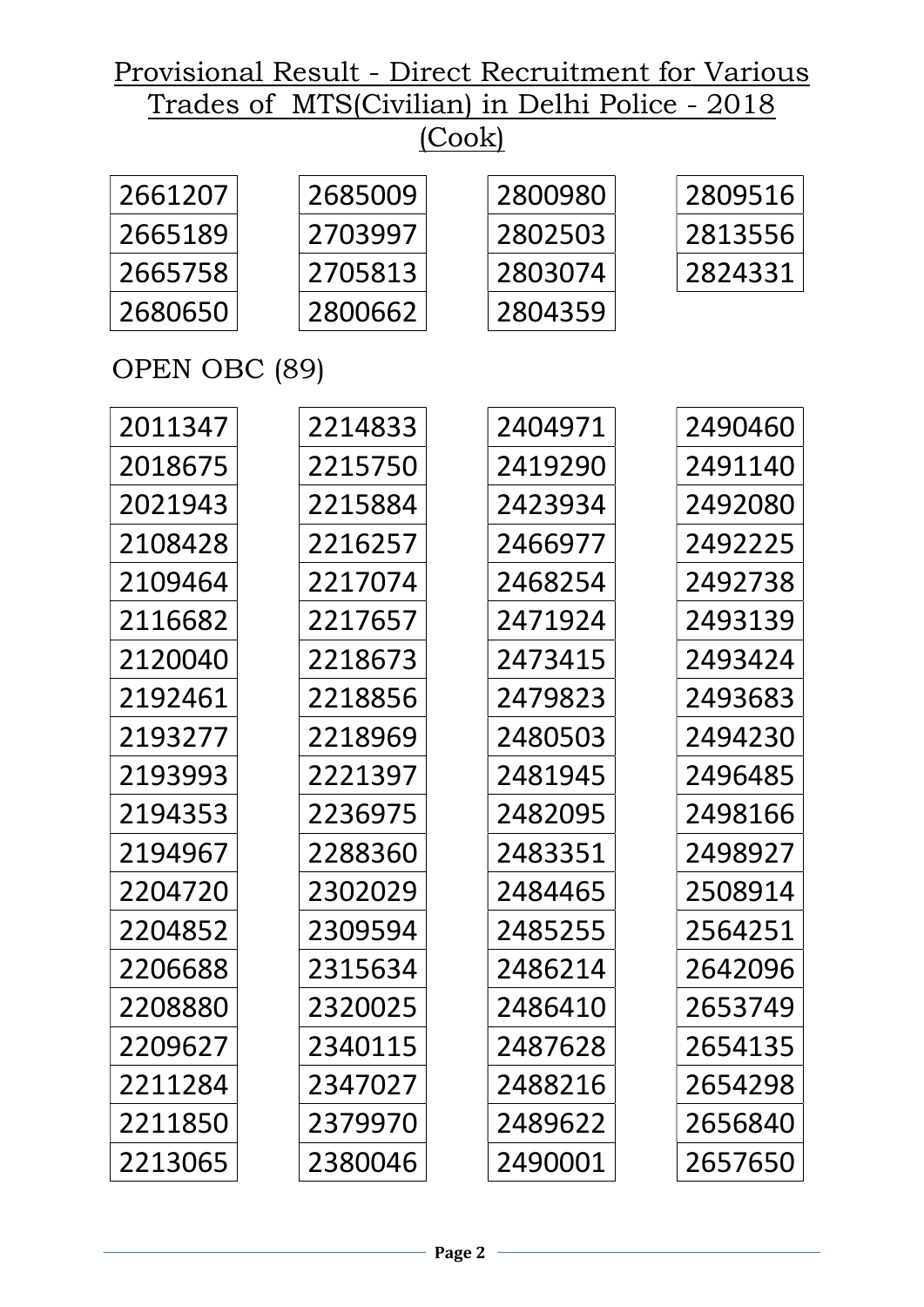| 2659272 | 2680586 | 2802465 |
|---------|---------|---------|
| 2659588 | 2685178 | 2808159 |
| 2659836 | 2712829 | 2815176 |

OPEN SC (06)

| 2281970 | 2356805 | 2808505 |
|---------|---------|---------|
| 2288105 | 2800217 | 2815192 |

OPEN ST (14)

| 2144621 | 2421824 | 2477351 | 2678842 |
|---------|---------|---------|---------|
| 2209162 | 2427748 | 2488062 | 2682371 |
| 2218164 | 2433649 | 2655848 |         |
| 2348849 | 2476409 | 2672894 |         |

Ex-Servicemen- UR (12)

| 2560701 | 2560917 | 2561144 | 2561373 |
|---------|---------|---------|---------|
| 2560810 | 2560975 | 2561230 | 2561442 |
| 2560817 | 2561001 | 2561327 | 2561541 |

Ex-Servicemen- OBC (06)

| 2560751 | 2561155 | 2561263  |
|---------|---------|----------|
| 2561152 | 2561195 | 12561557 |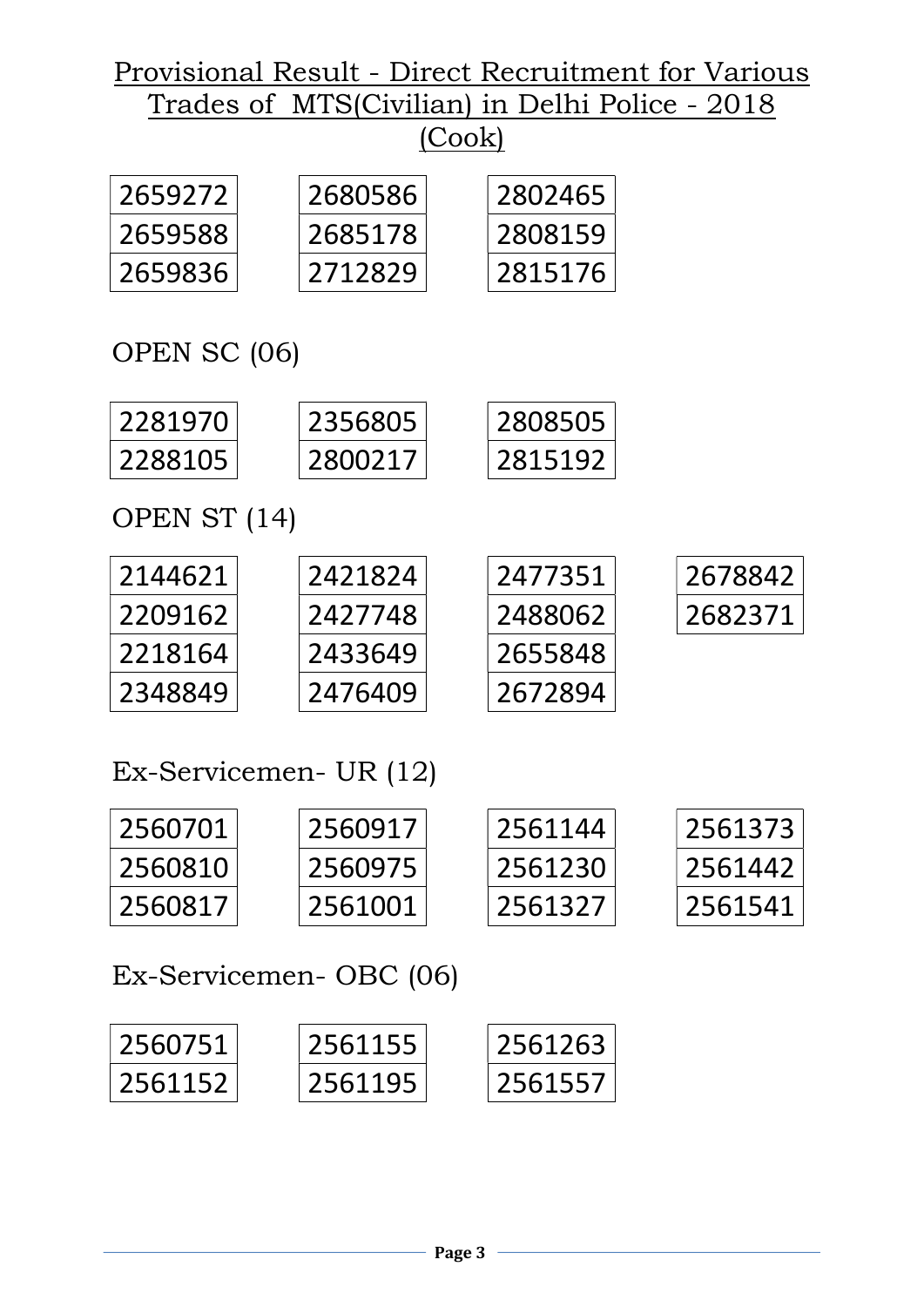Ex-Servicemen- SC (01)

2561241

PwD –UR (04)

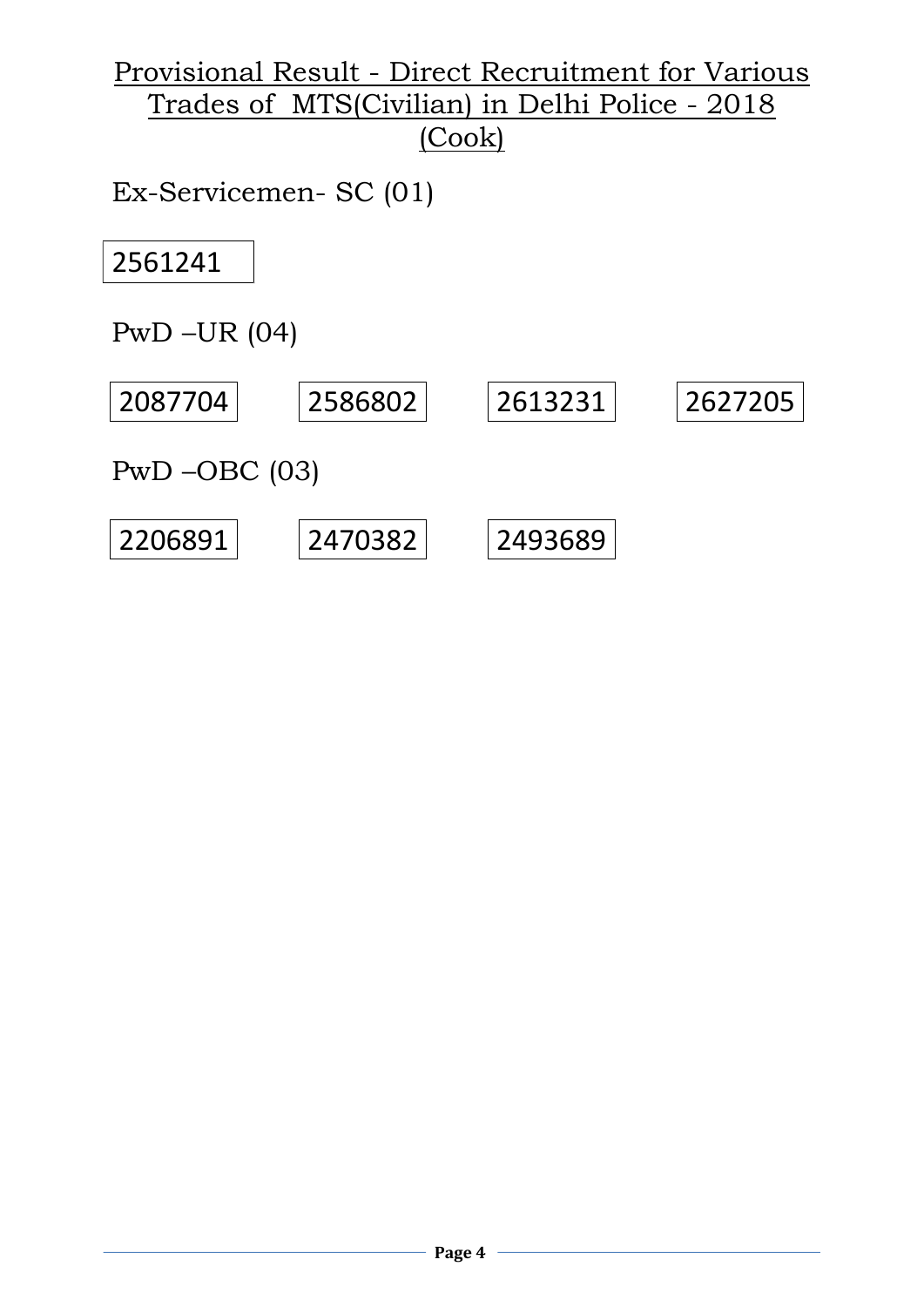# OPEN UR (23)

| 2007190 | 2198401 | 2233599 | 2491499 |
|---------|---------|---------|---------|
| 2029129 | 2211901 | 2280838 | 2495730 |
| 2035376 | 2214538 | 2299425 | 2496230 |
| 2151685 | 2216531 | 2391636 | 2637217 |
| 2154108 | 2217780 | 2398586 | 2809516 |
| 2195229 | 2218098 | 2475116 |         |
|         |         |         |         |

# OPEN OBC (17)

| 2204922 | 2219401 |
|---------|---------|
| 2208817 | 2221707 |
| 2209625 | 2300673 |
| 2210887 | 2356855 |
| 2218673 | 2405063 |

| 2188293 | 2403329 | 2497755 |
|---------|---------|---------|
| 2209981 | 2486659 |         |

# OPEN ST (02)



Ex-Servicemen- UR (03)

| 2560784 | 2561176 | 2561288 |
|---------|---------|---------|
|         |         |         |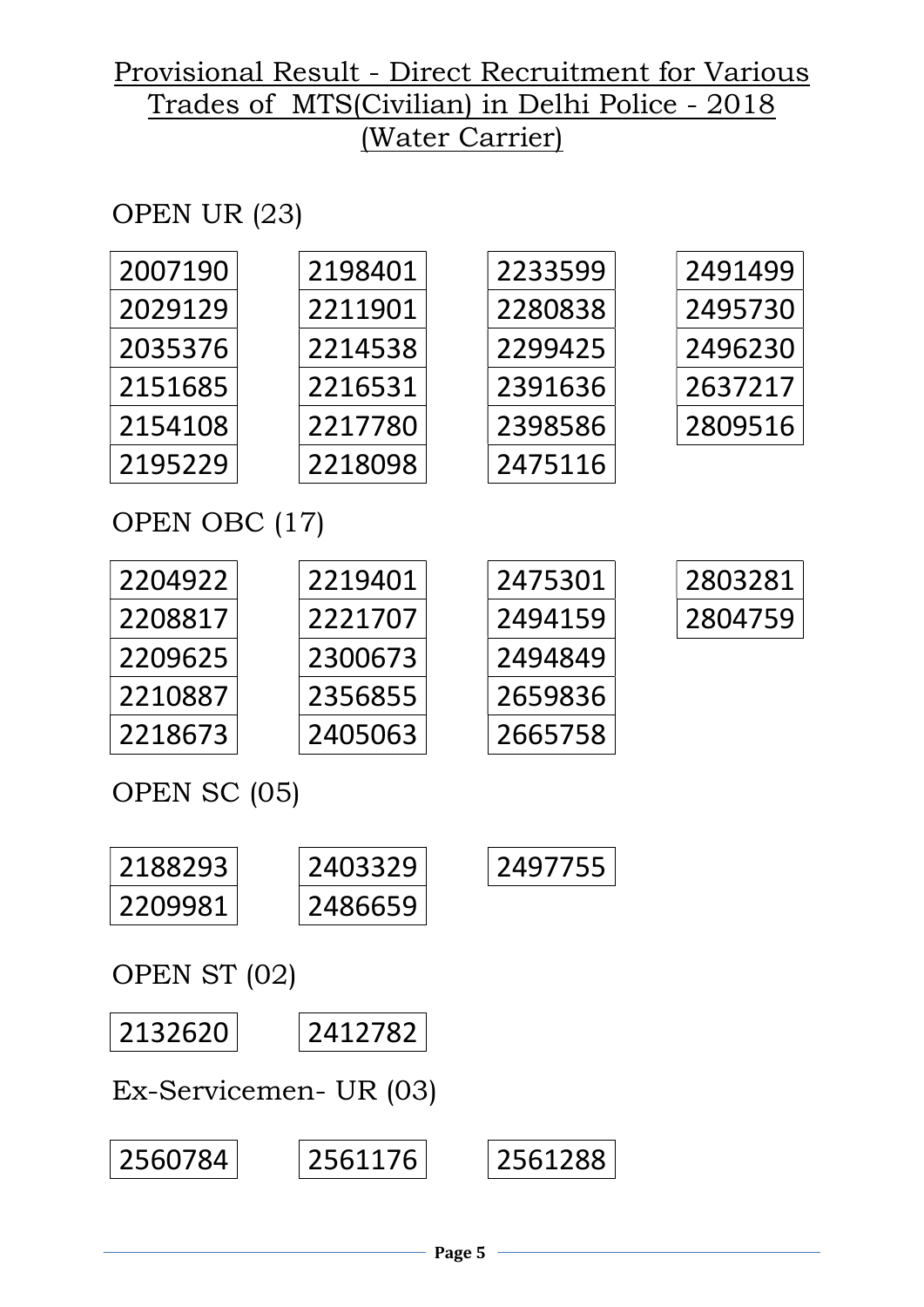Ex-Servicemen- OBC (02)

2560778 2561155

PwD –UR (01)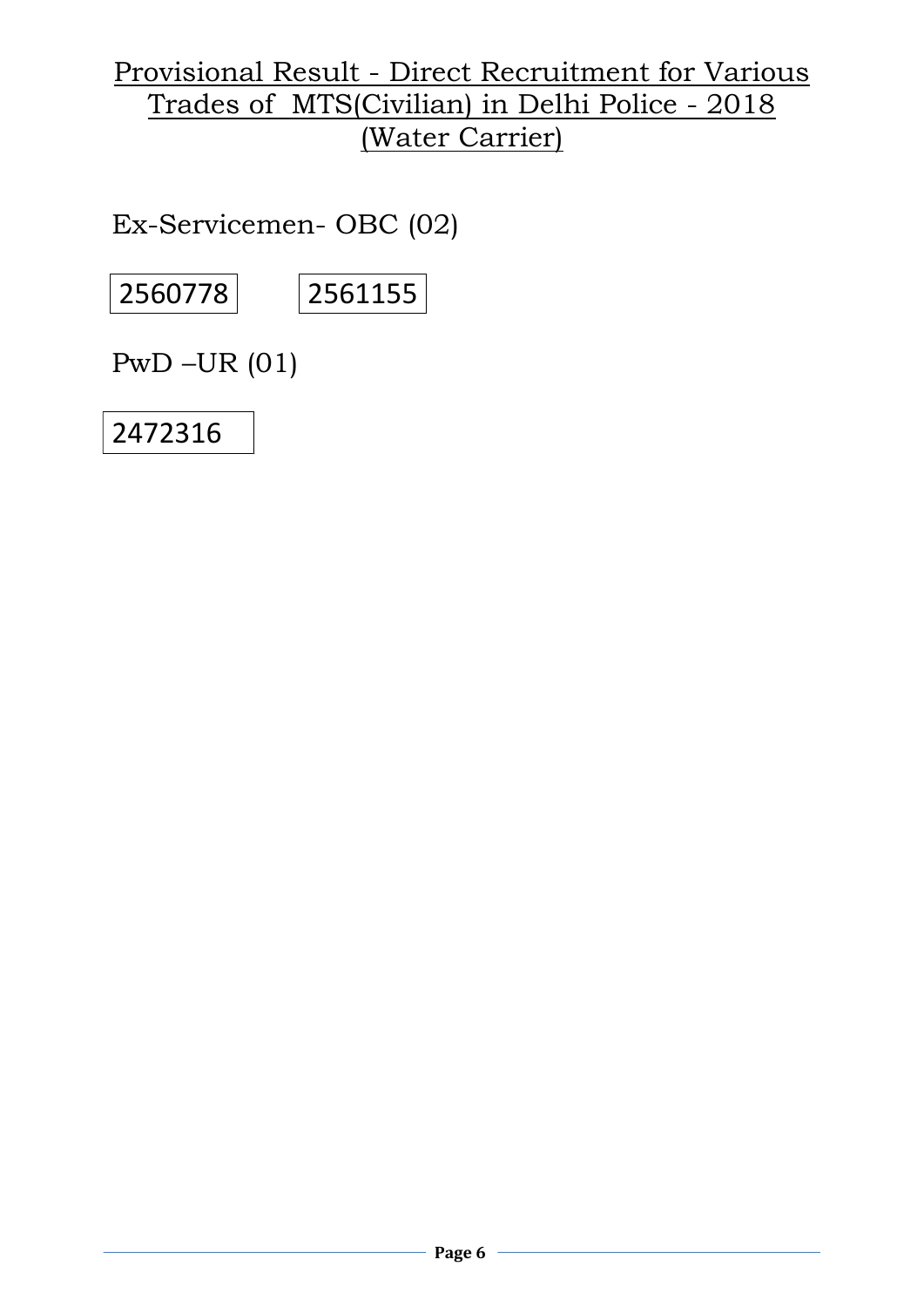# OPEN UR (104)

| 2210962 | 2305831 | 2481035 |
|---------|---------|---------|
| 2211901 | 2312389 | 2486069 |
| 2213090 | 2319152 | 2486659 |
| 2213693 | 2324104 | 2489343 |
| 2213704 | 2325468 | 2489886 |
| 2214538 | 2346292 | 2494159 |
| 2216456 | 2356855 | 2494849 |
| 2216566 | 2357809 | 2496098 |
| 2217780 | 2358168 | 2496230 |
| 2218000 | 2377486 | 2498411 |
| 2218098 | 2384521 | 2498882 |
| 2218714 | 2392464 | 2499760 |
| 2218721 | 2392636 | 2516950 |
| 2219440 | 2394666 | 2562637 |
| 2219503 | 2394950 | 2574248 |
| 2221069 | 2398586 | 2575517 |
| 2221707 | 2401554 | 2584614 |
| 2233007 | 2403329 | 2591880 |
| 2233599 | 2405063 | 2598526 |
| 2240880 | 2410097 | 2633101 |
| 2244952 | 2469940 | 2637217 |
| 2280838 | 2472875 | 2657777 |
| 2290102 | 2475301 | 2661207 |
| 2299425 | 2477783 | 2665758 |
|         |         |         |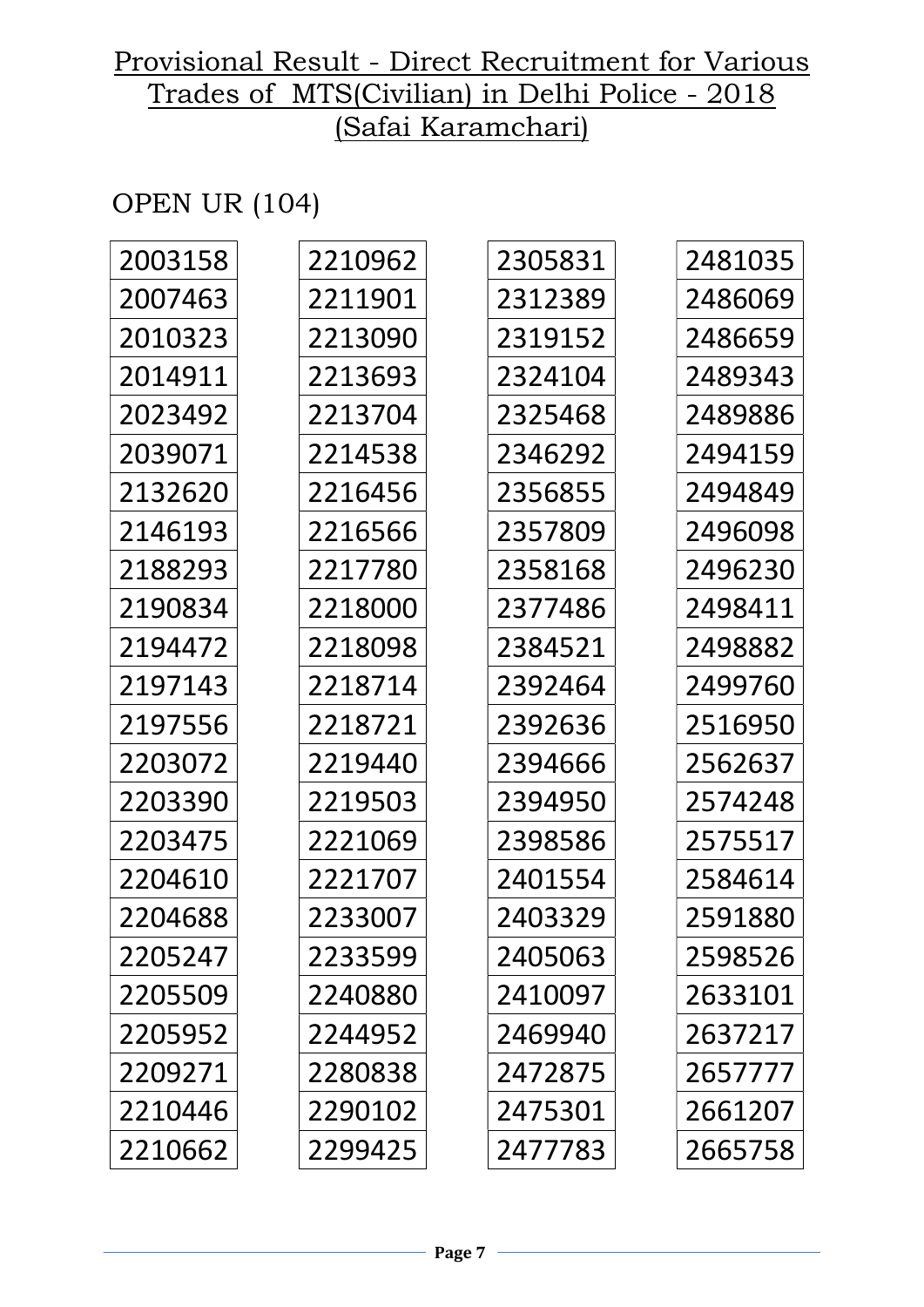| 2671166       | 2802503 | 2809516 | 2814819 |
|---------------|---------|---------|---------|
| 2675451       | 2803074 | 2812738 | 2825473 |
| OPEN OBC (54) |         |         |         |
|               |         |         |         |
| 2000759       | 2218673 | 2482095 | 2603036 |
| 2017961       | 2218856 | 2483351 | 2642096 |
| 2108428       | 2220234 | 2484725 | 2645877 |
| 2115436       | 2232030 | 2485666 | 2653749 |
| 2120744       | 2284743 | 2488216 | 2659836 |
| 2192461       | 2300673 | 2492225 | 2680586 |
| 2194157       | 2301040 | 2492424 | 2680650 |
| 2196318       | 2379970 | 2492738 | 2700060 |
| 2204720       | 2380046 | 2495783 | 2705765 |
| 2204932       | 2390336 | 2497849 | 2705813 |
| 2205998       | 2391148 | 2498927 | 2712829 |
| 2206688       | 2400324 | 2504786 | 2803281 |
| 2213065       | 2412209 | 2505911 |         |
| 2217074       | 2476988 | 2565061 |         |
|               |         |         |         |
| OPEN SC (04)  |         |         |         |
| 2121507       | 2310770 | 2393029 | 2584157 |
|               |         |         |         |
| OPEN ST (44)  |         |         |         |

| 2001206 | 2141556 | 2148832 | 2209162  |
|---------|---------|---------|----------|
| 2137867 | 2144621 | 2149493 | -2217507 |
| 2140386 | 2147558 | 2156696 | -2218122 |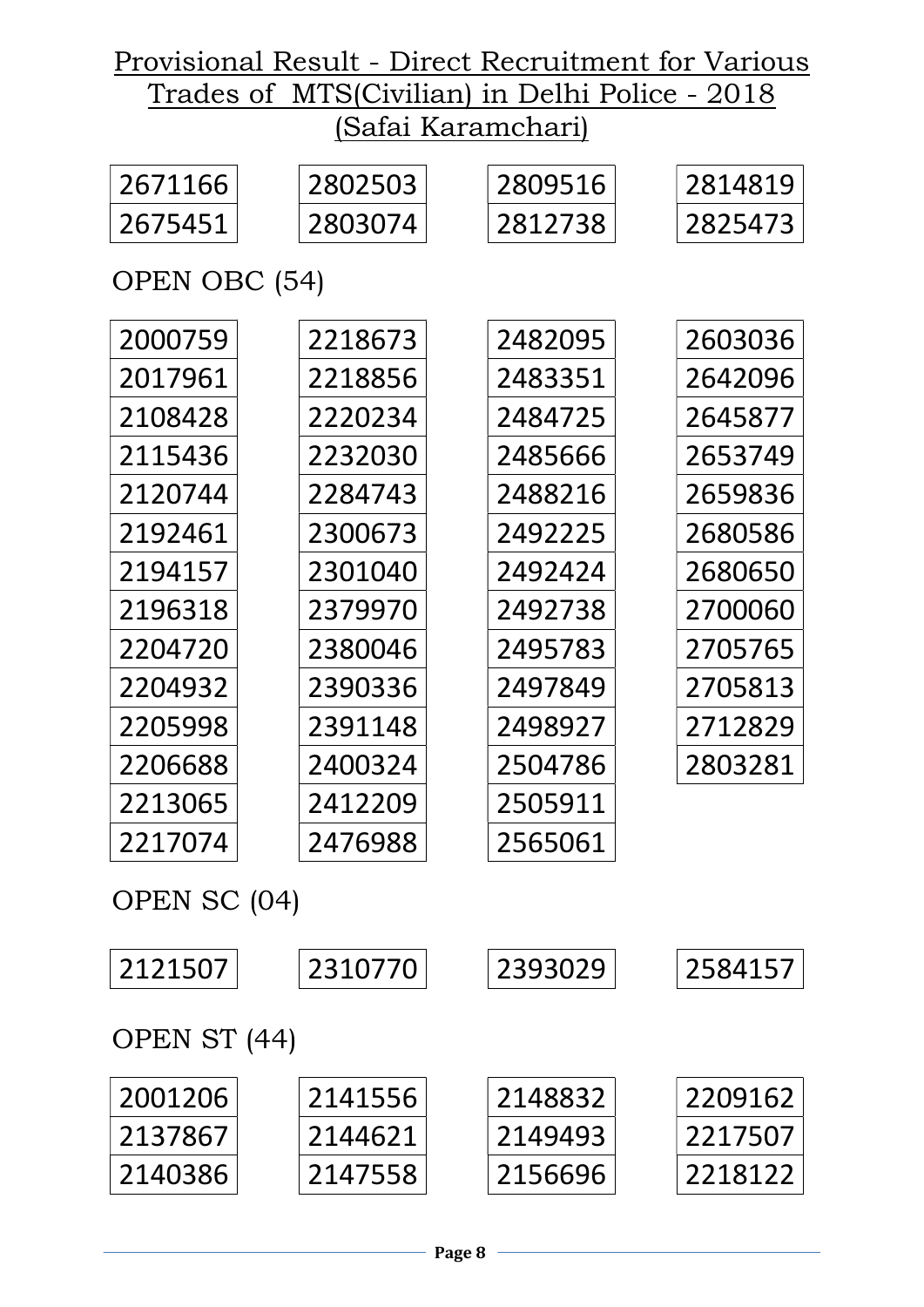| 2218164 | 2425335 | 2654676 | 2669418 |
|---------|---------|---------|---------|
| 2220360 | 2429807 | 2654773 | 2676667 |
| 2250201 | 2430672 | 2656739 | 2678842 |
| 2289919 | 2433649 | 2657288 | 2681105 |
| 2345141 | 2477351 | 2658388 | 2681280 |
| 2348849 | 2488062 | 2659516 | 2682455 |
| 2389111 | 2497677 | 2661081 | 2807470 |
| 2421649 | 2569014 | 2664905 | 2828781 |

Ex-Servicemen- UR (04)

| '2560793 | 2561330 | .2561336 | 2561541 |
|----------|---------|----------|---------|
|----------|---------|----------|---------|

Ex-Servicemen- OBC (03)

| 2560751         | 2561124                | 2561272 |
|-----------------|------------------------|---------|
|                 | Ex-Servicemen- SC (01) |         |
| 2561241         |                        |         |
| $PWD$ –UR (03)  |                        |         |
| 2087704         | 2613231                | 2627205 |
| $PWD$ –OBC (02) |                        |         |
| 2124414         | 2493689                |         |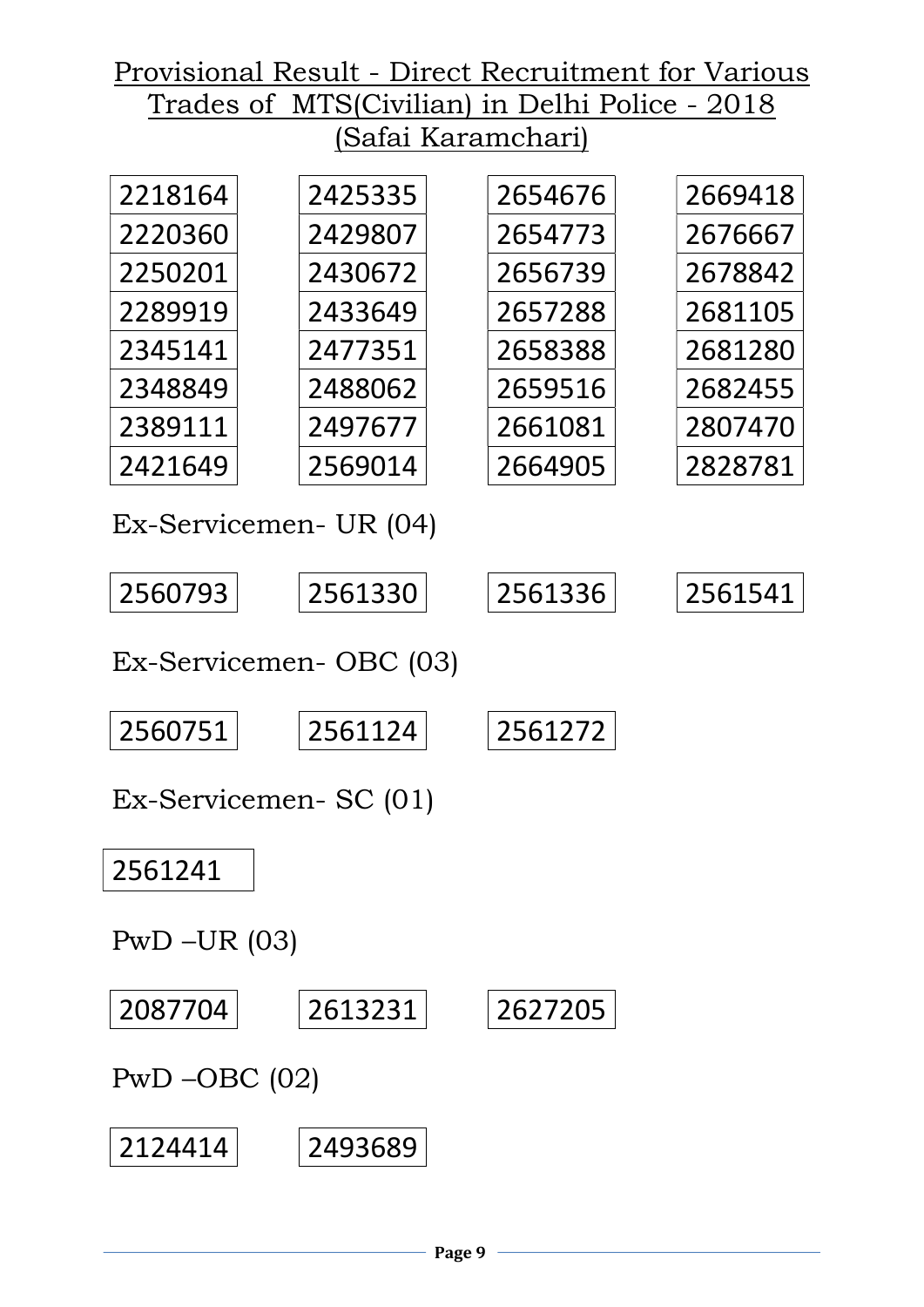OPEN UR (06)

| 2205247 | 7771707 | 2403329 |
|---------|---------|---------|
| 2214538 | 2392636 | 2405063 |

OPEN OBC (02)



OPEN ST (01)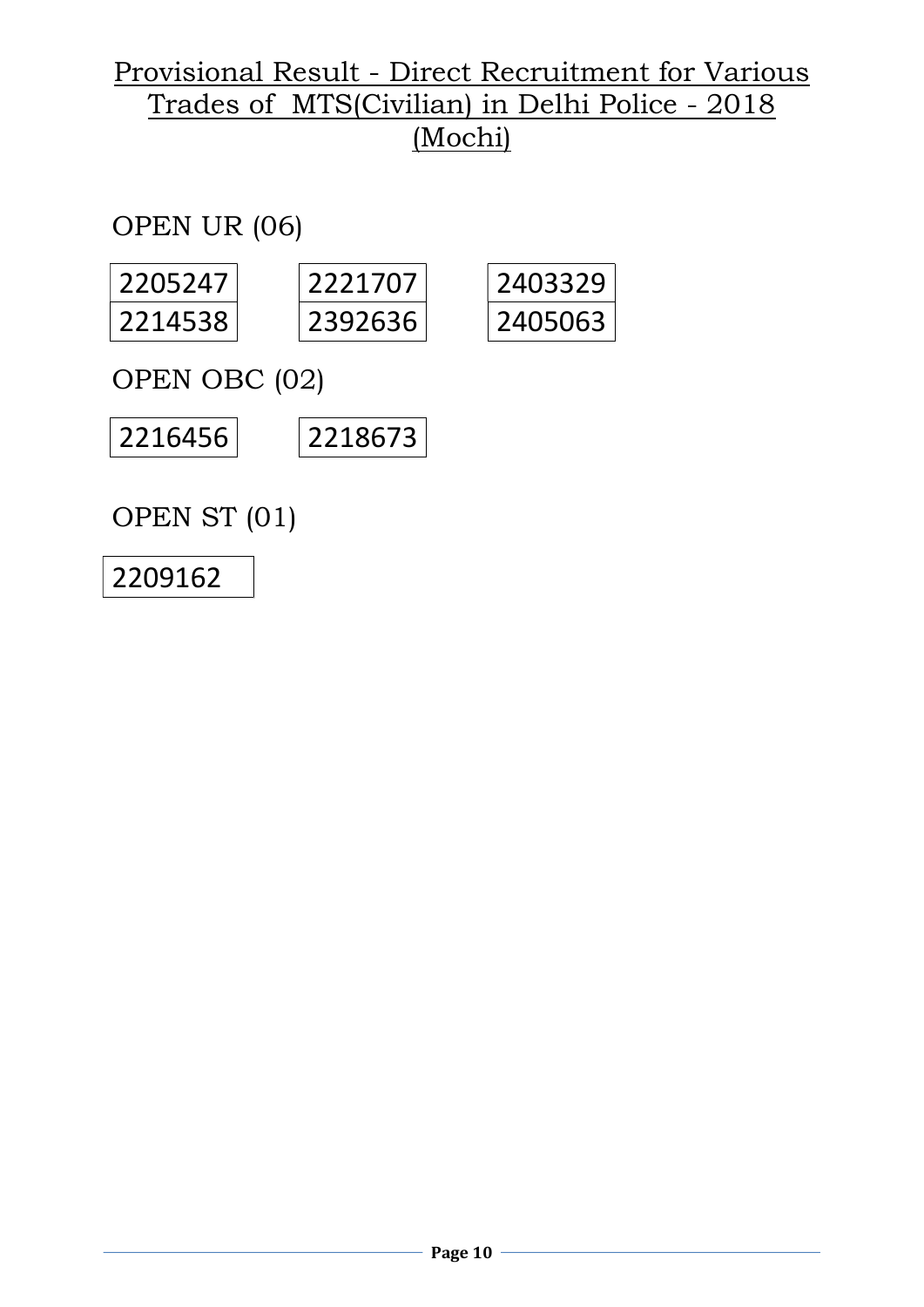# OPEN UR (29)

| 2637217  | 2221707 | 2803074 | 2209271 |
|----------|---------|---------|---------|
| 2233599  | 2494159 | 2392464 | 2210446 |
| 2214538  | 2494849 | 2324516 | 2023492 |
| 2218098  | 2392636 | 2039071 | 2034912 |
| 2003158  | 2034892 | 2562637 | 2410097 |
| 2405063  | 2499760 | 2216456 |         |
| 2403329  | 2575517 | 2574248 |         |
| 2475301  | 2394666 | 2496098 |         |
| $\Omega$ |         |         |         |

OPEN OBC (20)

| 2011101 | 2210962 | 2358168 | 2502329 |
|---------|---------|---------|---------|
| 2146193 | 2215216 | 2401554 | 2659588 |
| 2190834 | 2216566 | 2483351 | 2671166 |
| 2205952 | 2221069 | 2489343 | 2680650 |
| 2206688 | 2246625 | 2492225 | 2825473 |

OPEN SC (02)



OPEN ST (08)

| 2147558 | 2348849 | 2421824 | 2497677 |
|---------|---------|---------|---------|
| 2209162 | 2412836 | 2433649 | 2669440 |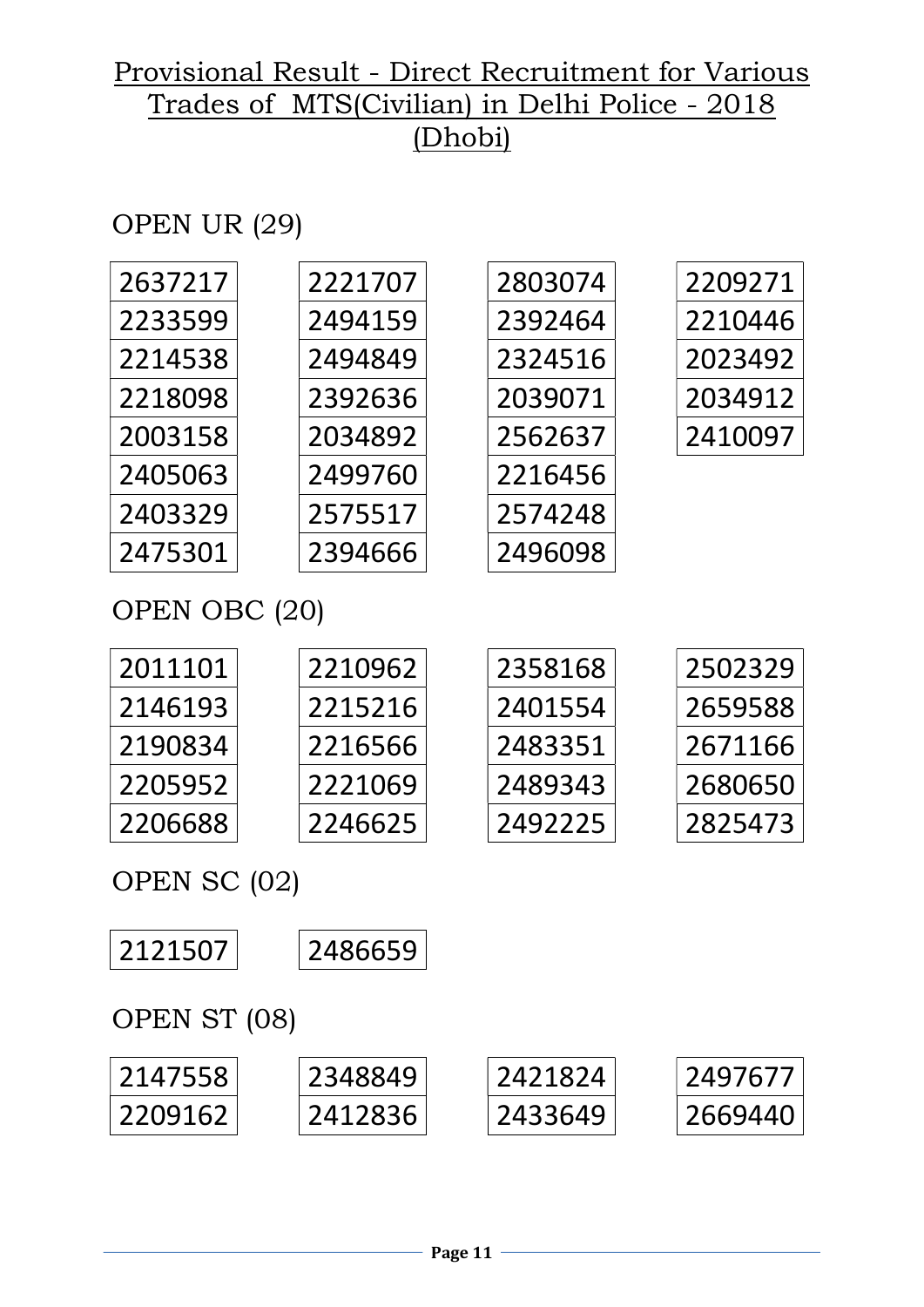Ex-Servicemen- UR (04)

$$
\fbox{2560750} \qquad \fbox{2560943} \qquad \fbox{2561144} \qquad \fbox{2561558}
$$

Ex-Servicemen- OBC (01)

2561155

PwD - OBC (01)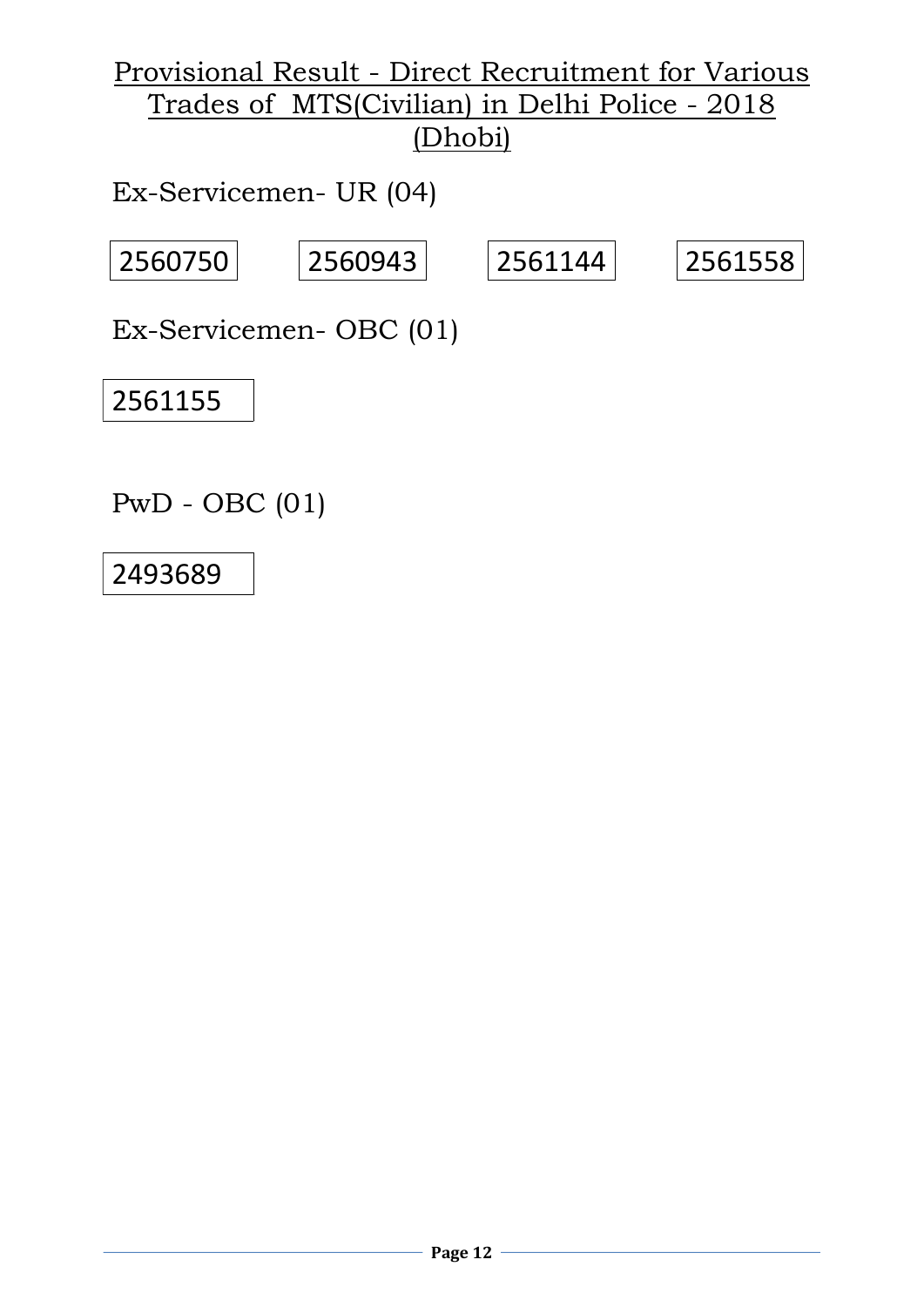OPEN UR (06)

| 2214538 | 2218098 |
|---------|---------|
| 2217780 | 2221707 |

| 2324104           |
|-------------------|
| 7530<br>$\lambda$ |

OPEN OBC (01)

2218673

Ex-Servicemen- UR (01)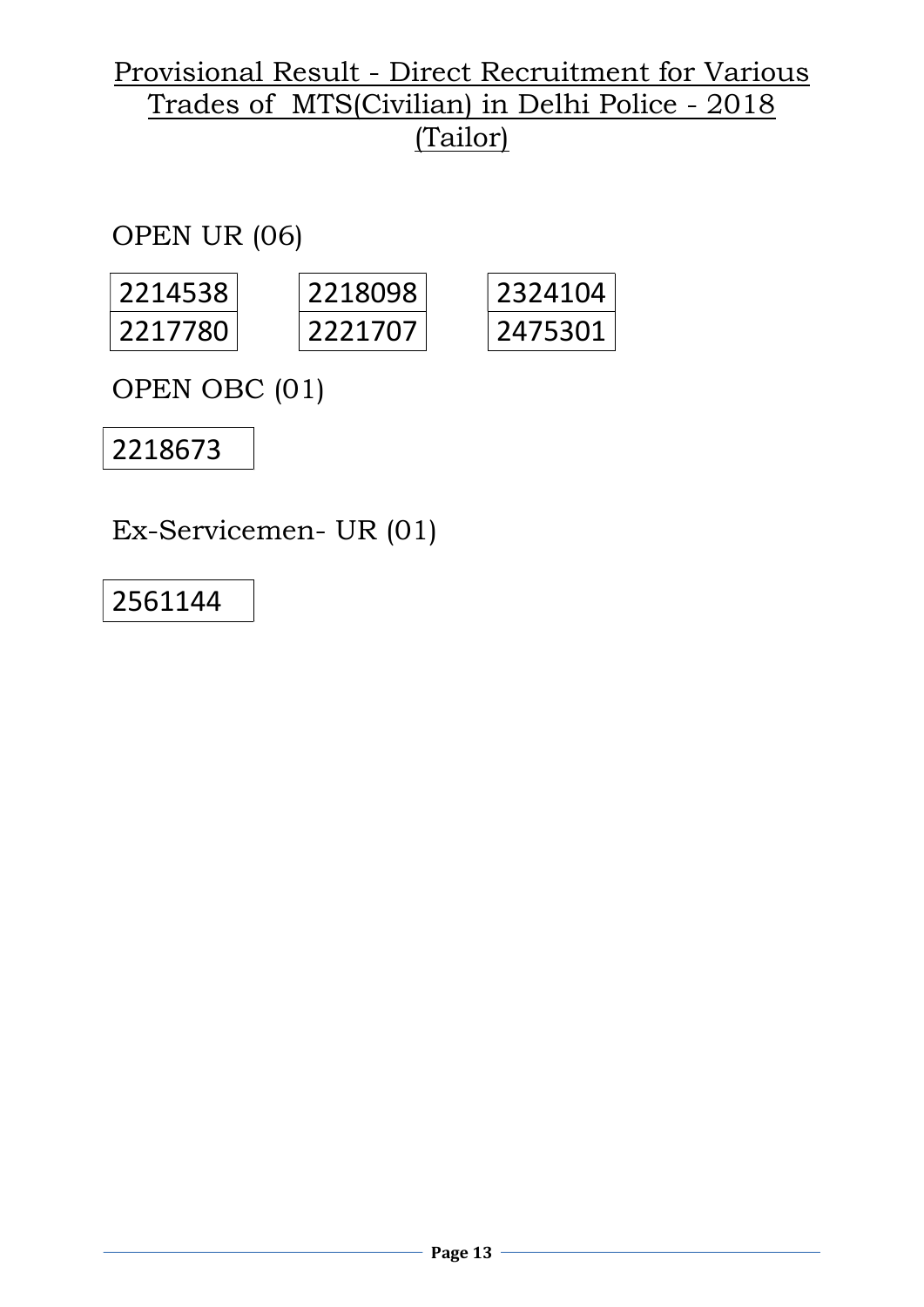OPEN OBC (01)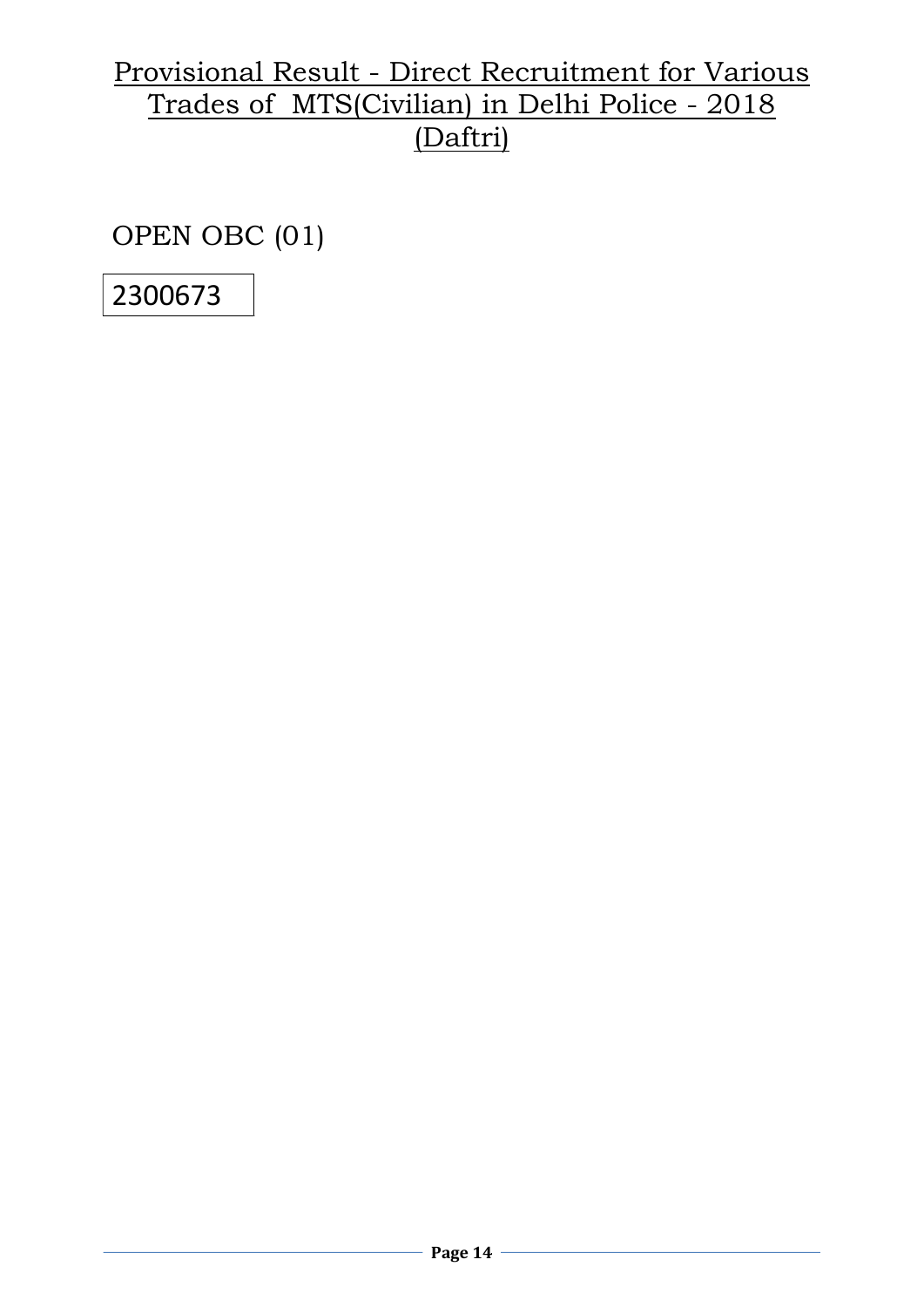

Ex-Servicemen- OBC (01)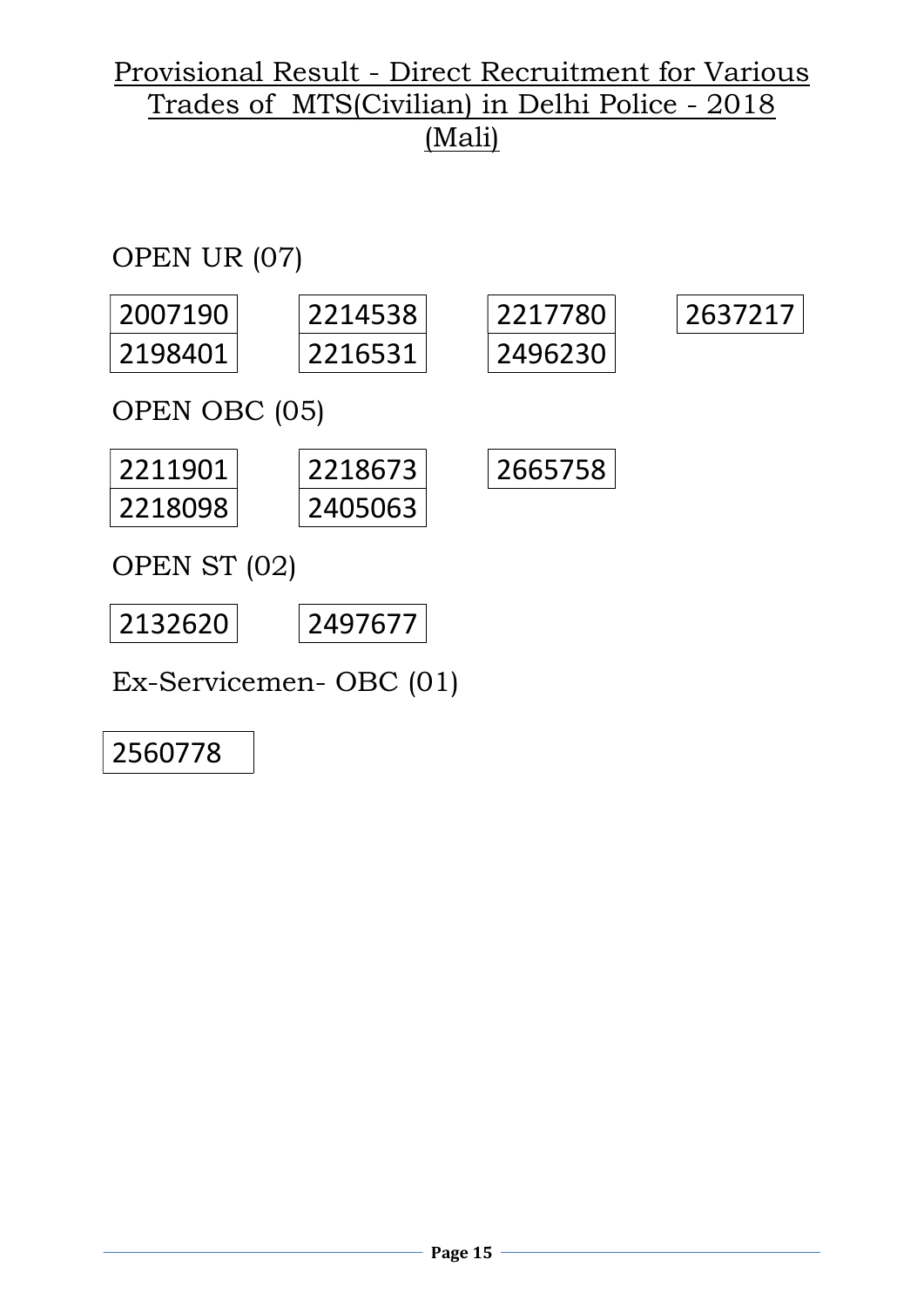